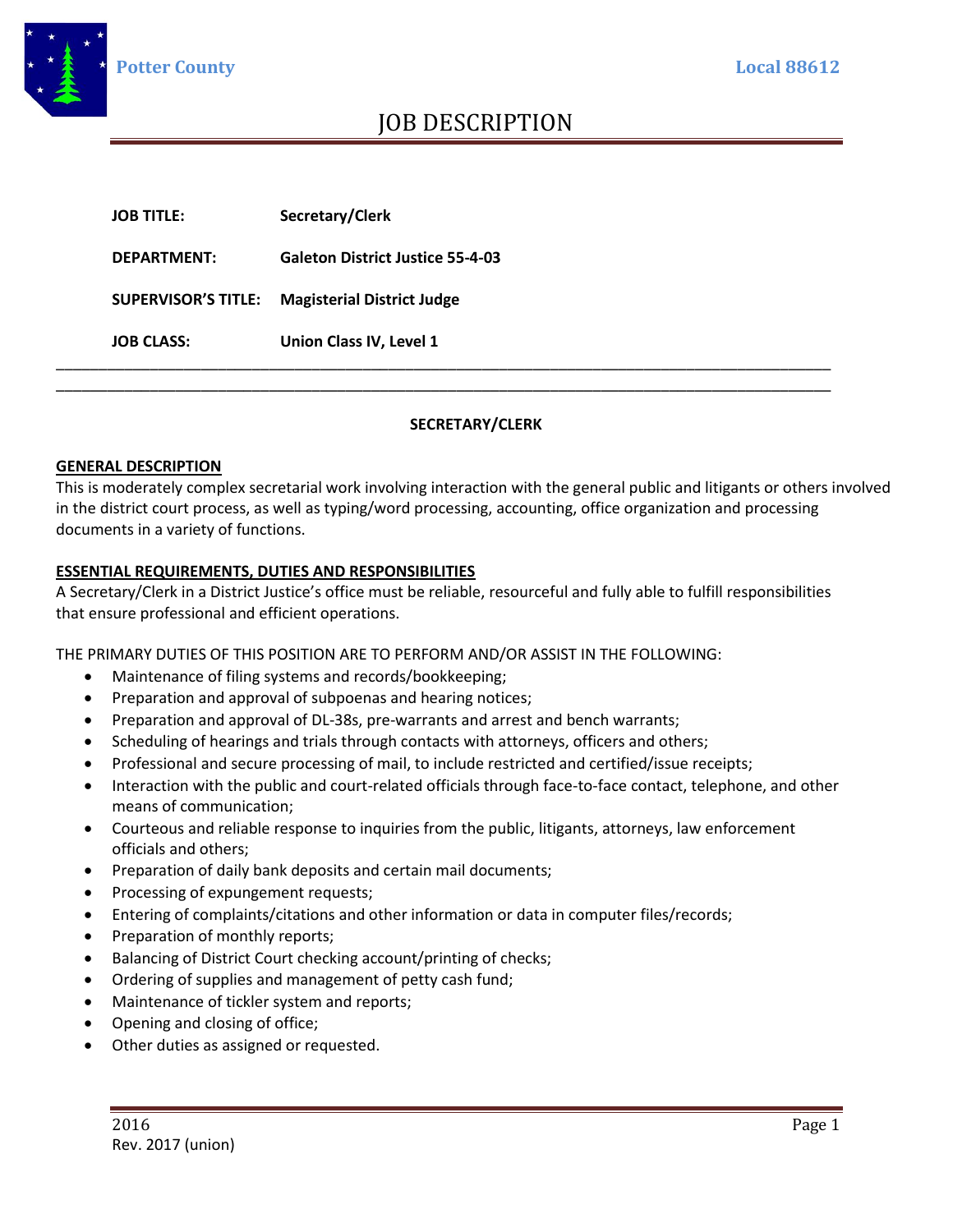

# JOB DESCRIPTION

GENERAL RESPONSIBILITIES INCLUDE, BUT ARE NOT LIMITED, TO PERFORM AND/OR ASSIST IN THE FOLLOWING:

- Ability to become familiar with criminal and civil procedures;
- Keyboarding skills for processing of documents including, but not limited to, civil litigation, landlord/tenant matters, traffic citations, non-traffic offenses, as well as criminal and accounting procedures;
- Filing, accounting, reviewing and compliance with computer-generated reports;
- Docketing of all cases filed in the court, as well as scheduling of hearings and trials within the procedures of the rules of court;
- Ability to maintain strict confidentiality of information;
- Training and guidance of others for routine secretarial responsibilities;
- Ability to work independently within standard operating procedures and legal requirements;
- Availability to attend training opportunities and skills enhancement events.

### **QUALIFICATION REQUIREMENTS**

KNOWLEDGE AND ABILITIES:

- Able to maintain strict confidence;
- Ability to become familiar with criminal and civil procedures;
- Ability to file, accounting, and reviewing and compliance with computer generated reports;
- Must be able to multi-task;
- Ability to work independently within standard operating procedures and legal requirements;
- Ability to use time management skills;
- General knowledge of various office equipment.

### EXPERIENCE AND TRAINING:

- High School diploma or equivalent, including at least one typing/keyboarding course, required;
- Additional experience/education/training preferred;
- Computer skills, to include word processing, required (Microsoft Word preferred);
- Previous experience with District Justice's office or legal practice/law enforcement preferred;
- Effective written and verbal communication skills;
- Effective time management, organizational and problem-solving skills;
- Effective interpersonal and conflict resolution skills;
- Willingness to attend trainings related to job position.

### PHYSICAL REQUIREMENTS:

- Ability to lift light storage boxes (20 lbs.);
- Ability to work under and meet deadlines;
- Ability to sit for extended periods of time;
- Ability to frequently stand and walk;
- Normal manual dexterity and hand-eye coordination;
- Corrected hearing and vision to normal range;
- Verbal communication.